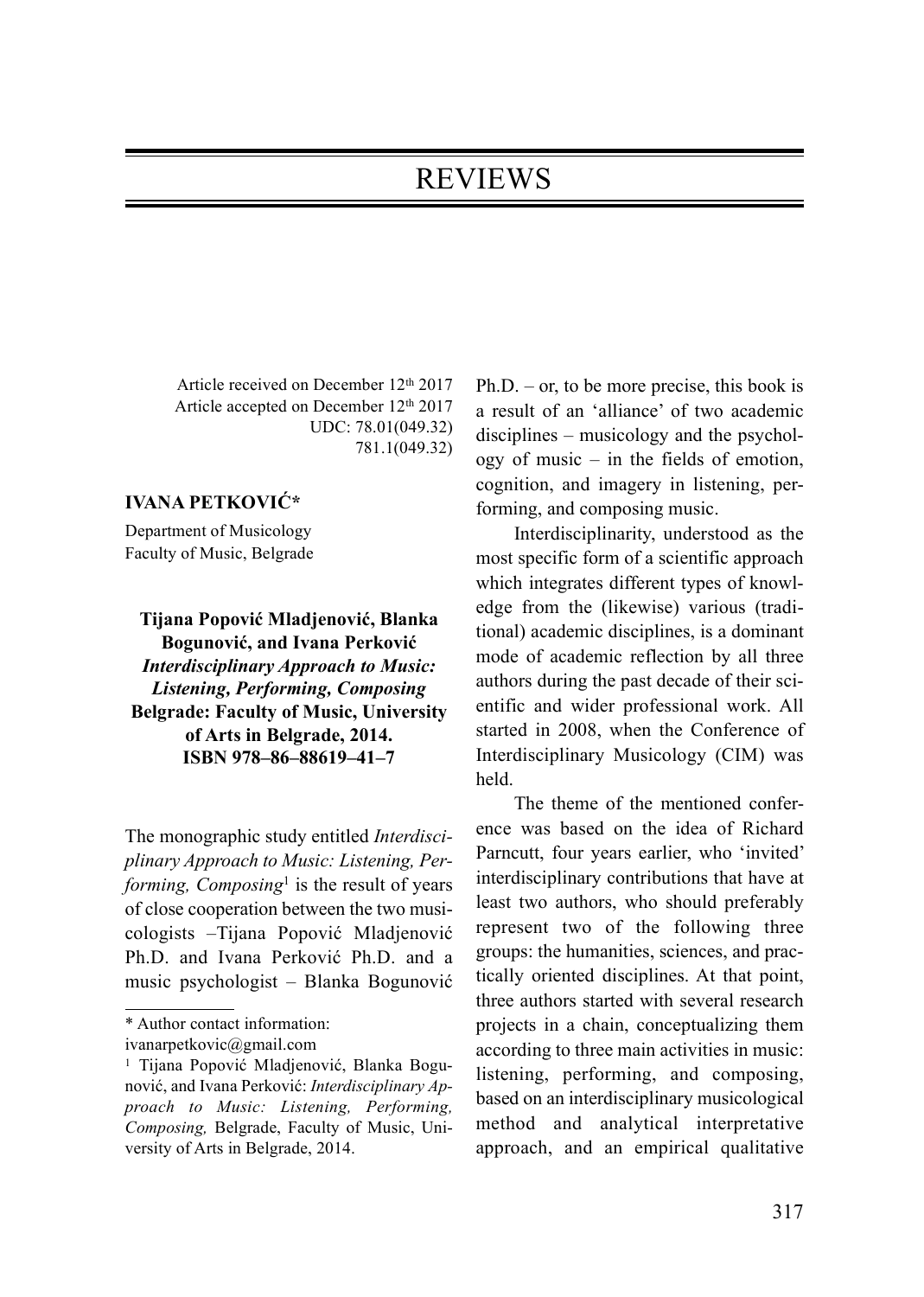research methodology of social sciences, here, psychology. They presented their research at three CIM conferences, at the 11th International Conference of the Department of Musicology, Faculty of Music in Belgrade, and the National Conference of the Psychological Association of Serbia, as well. They also published several articles in international journals. As a logical continuation of these activities, the idea emerged to integrate all their research and theoretical outcomes into a book which could be interesting to students of music and psychology, to the national and international scientific and music community, especially because of the fact that a Serbian performer and composers were included in their research, which provides an extra contribution, in a sense, of socio-cultural idiosyncrasies.

This book is a rare attempt to join musicology and psychology together in a common task aimed at integrating strengths in order to reach a deeper understanding of the musical phenomenon. In the authors' opinion, working on it also required a great deal of flexibility and open-mindedness, because in addition to individual differences in thinking, writing styles and personal scientific and music experiences, they had to deal with differences stemming from the discourses of their disciplines, terminology, and research methods. The overlapping of two disciplines – the humanities and social sciences – musicology and psychology, offered the opportunity to build new knowledge and give more than "just a sequence of separate pieces of knowledge" of a complex and an ever enchantingly intriguing musical phenomenon.

Such a broadly defined goal determined the very conception of the monographic study Interdisciplinary Approach to Music: Listening, Performing, Composing. Namely, the book is divided into five chapters: **Prelude** – gives an introduction to the interdisciplinary in the studies of musical phenomena; *Listening* – presents research on listening to music that deals with the musical structure and emotional response to W.A. Mozart's Phantasie in C minor, K. 457; **Performing** – explains the levels of communication during the live performance of Berio's Sequenza VI for Viola Solo, as well as the issue of the relation between musical structure and expressive body movements; *Composing* – analyses compositional practices of contemporary Serbian composers in the light of the dichotomy Nature versus Culture and Post $lude$  – gives an integration of conceptual and empirical findings presented in the previous chapters, placing emphasis on common concepts – emotion, cognition, and imagery in listening, performing, and composing. The book contains ten Appendices with questionnaires and the protocol which were used in the research procedures, examples of music segmentation analysis of W.A. Mozart's Phantasie in C minor, K.457 and excerpts from the macro-formal plan of Berio's Sequenza VI for Viola Solo, as well as the biography of Dejan Mladjenović, viola performer, short biographies of eleven Serbian composers who participated in the authors' research, and notes on the book's authors. A DVD is attached to the back cover of the book, and it contains audio and video music examples, as well as scores of the musical pieces of the mentioned composers.

In the first chapter, two authors Popović Mladjenović and Bogunović focus on "Interdisciplinarity in the Studies of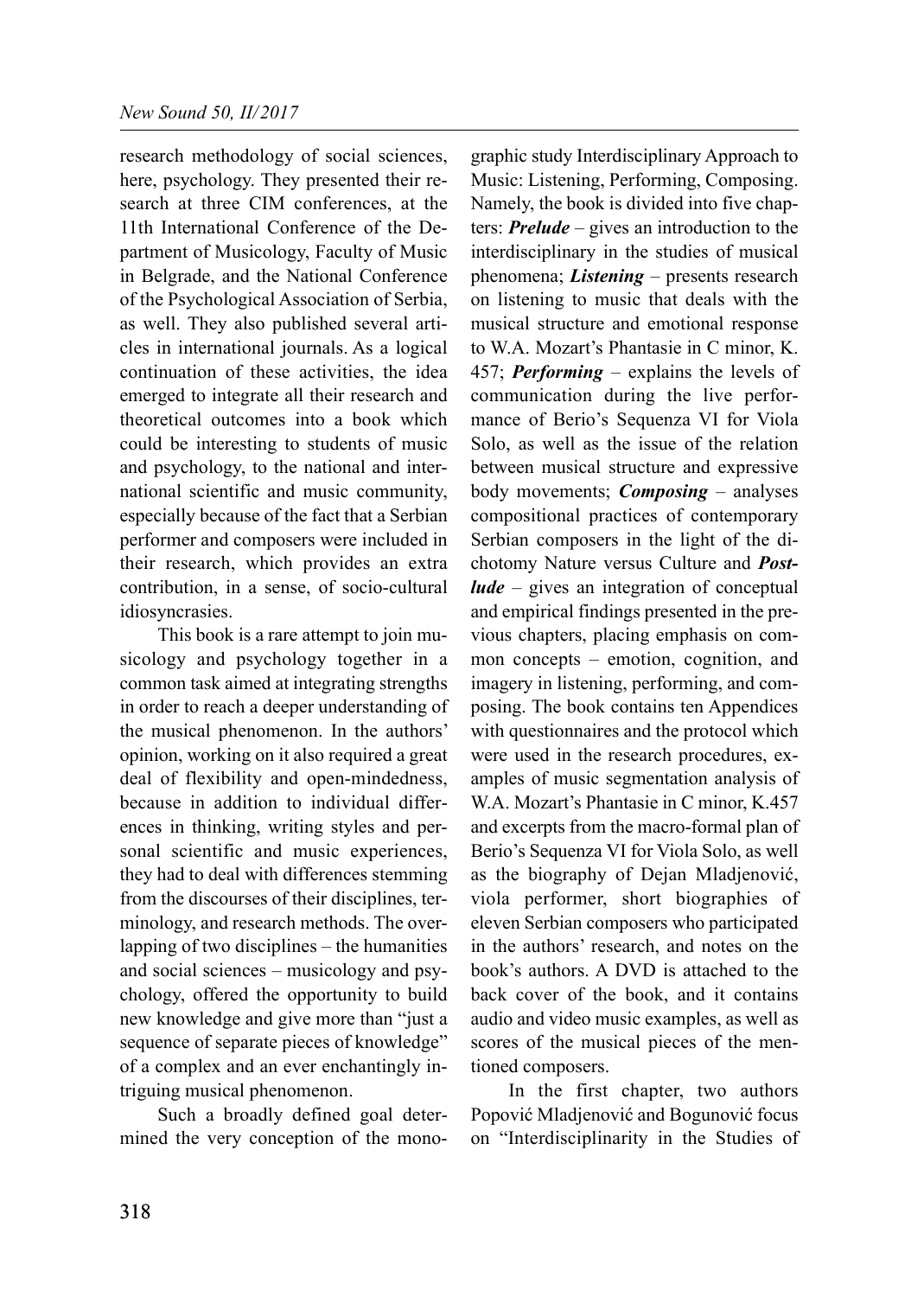Musical Phenomena" pointing to theoretical models and different interpretations of interdisciplinarity in general. Discussing the differences between the "general interdisciplinarists" and the "integration interdisciplinarists", the authors define their position and emphasize the importance of this second group of scientists/researchers, while stressing the need to develop new approaches that will not insist on inter-disciplinary competition and 'laying claims to' dealing with certain musical phenomenon, but strive to integrate their already existing knowledge and achievements. They, as "integrationist interdisciplinarians", believe that integration should be the goal of interdisciplinary work because integration addresses the challenge of complexity. An interdisciplinary study draws on existing disciplinary knowledge transcending it via integration, freely borrows methods from the disciplines when appropriate, and seeks to produce new knowledge and to accomplish this via the process of integration. In other words, the authors opt for the "reduction of the semantic ambiguity of the term interdisciplinarity and direct the research towards cognitive psychology which shows that the integration is natural and attainable". They search for the foundations and offer the answers regarding the "orchestrated concept of musicology", at the same time pointing to (possible) new research horizons of musical thinking. Starting from this position, the authors concentrate on musicology as an area of musical exploration that functions as a platform for an "old new" goal, and it reads: "'to test' the validity of psycho-musicological hypotheses about how man thinks musically". In the wake of this, the authors analyse the emotional response (Listening), levels of communication through music (Performing) and offer a lively discussion on compositional concepts and manuscripts established through the anthropological axis: nature versus culture (Composing).

In the second chapter  $-$  Listening, whose subtitle is "Musical Structure and Emotional Response: W.A. Mozart's Phantasie in C minor, K. 475" – the point of the authors' departure was the question: "What do we enjoy in our apprehension of musical structure?" or "What is it that we enjoy while listening to the formal and sensual properties of absolute music unfolding in our listening space?" To be more precise, the authors were interested in how purely musical events build musical "plots", gain musical expressiveness and the status of fictional narrative. Following this said interest, the authors took into account: the contour theory of musical expressiveness, based on the analogy between musical expressiveness and human expression. They also took into account the opinion that music is a kind of pure live motion which can be realized in thoughts, that musical thinking generates existence, and that hearing music means hearing an emotion, as well as the understaning of music as the image of an inner life flow, as the train of consciousness, or primarily the stream of the unconscious, thus the motion and emotion are also inseparably linked in music and by music. In the given context, the authors believe that "the pillars of musical structure and structural organisation have an extremely important role in the production of musical expressiveness, connection to human expression, musical motion related to human emotion". In other words, they grow into pillars of the meaning, substance and interpretation of music.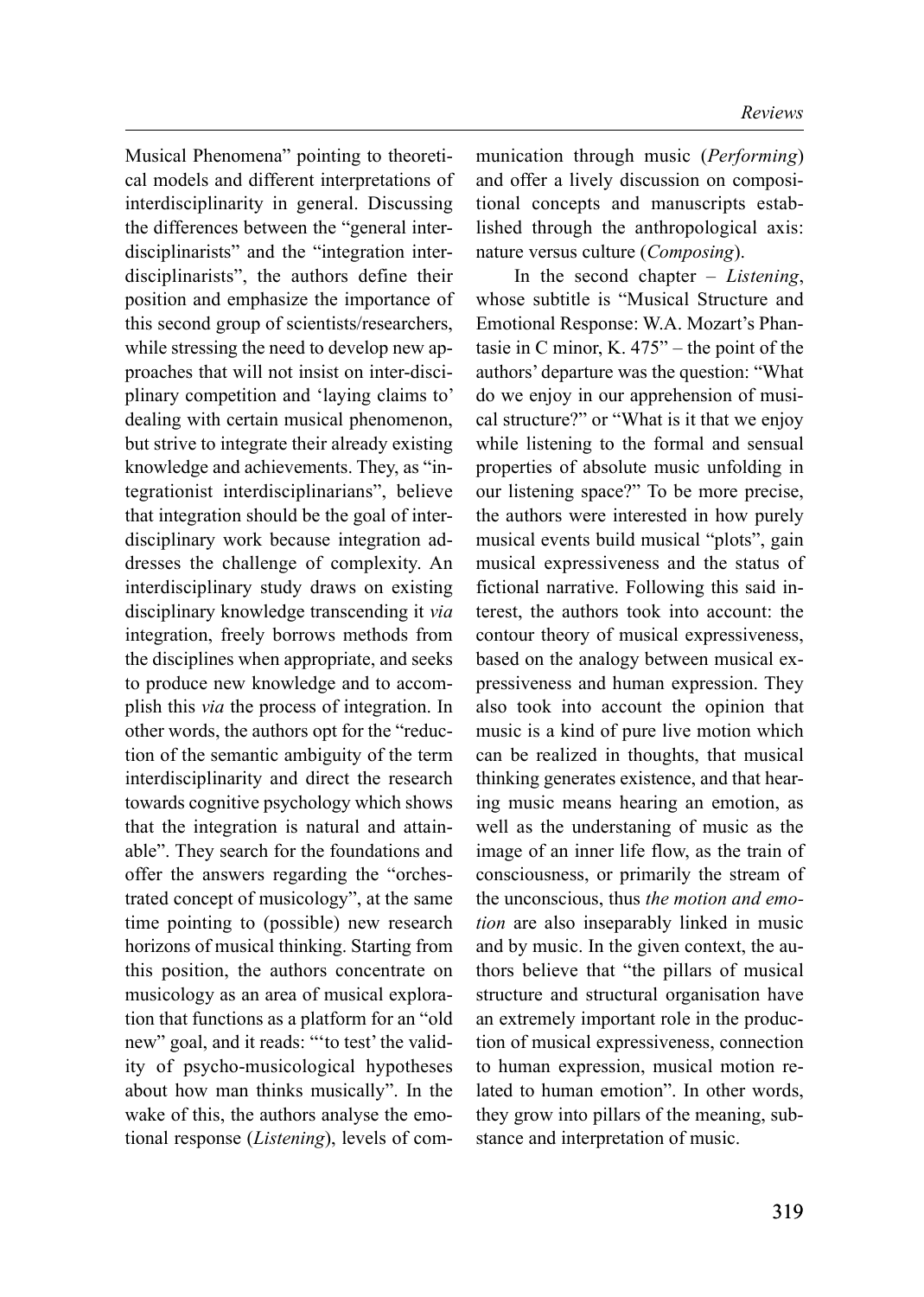The special aspect of the research presented in this chapter is that the authors chose to investigate the emotional response related to the musical structure and segmentation of music unfolding in time, considering the musical piece as a whole – Mozart's Phantasie in C minor K.475, for piano. This musical piece was chosen due to the specific aspects of musical form and harmony. The research had two parts: the musical-analytical and the psychological. The first part consists of an original and relatively new, in terms of the available sources, detailed formal analysis of the micro-syntactic and macro-syntactic levels of Mozart's Phantasie, relative to/compared with the second one – the empirical results of continuous self-reported data concerning segmentation and the structural points of gravity. The special task of the formal analysis was to discover which musical feature assumes the role of the sign of recognition of the structure at a given moment, and thus becomes the pillar of structural organization, its 'point of gravity' in the unfolding of musical events. After that, the researchers asked: where is the key point of the experienced musical expression? Is the emotional process unfolding in the course of listening to the function of the pillars of musical structure, or is it dependent upon the specific personality characteristics and experience of the listener? By way of conclusion, the authors pointed out that "the key point of musical expression is founded on the musical structure and the pillars of structural organization, and these are, in the first place, the determinants of musical experience, especially in the case of skilled listeners. A further point is that the musical expression of a piece is a matter of the listener's individual perspective

and specific emotional meaning that the music induces, as well as metacognitive elaboration, personal characteristics, (emotional) intelligence and life experiences".

The next, third chapter is divided into two subsections, which present different levels of musical communication – musical, expressional, cognitive, affective and kinaesthetic, with regard to the live performance of Lucano Berio's Sequenza VI for Viola Solo by the eminent Serbian viola player, Dejan Mladjenović. In particular, the results of the first segment of research (given in the section entitled "Levels of Communication: Theatrical Expressivity of Berio's Sequenza VI for Viola Solo") indicate the levels of communication that occur between the current 'happenings on stage' – live performing, i.e. between the stage expressiveness of the performers and the group of respondents. Live performance in the social context is important for two reasons: on the one hand, it expresses fully the specifically theatrical ideas and expressivity of the character, action and narrative of Sequenza VI, and, on the other hand, it enables several layers of communication, deriving from the model of the communicational path in the following tetrad: composer/Sequenza VI – viola – performer – listeners. The reason why the authors chose a contemporary piece is that they wanted to avoid a pre-existence in listening apprehension of the well-known styles of music. Besides, it was an opportunity, as they said, to "give a chance" to a piece of music that is rarely performed in the local (Serbian) environment.

In this research, the authors' theoretical framework was based on music communication models in the field of a (social) psychology of music, and on a musicologi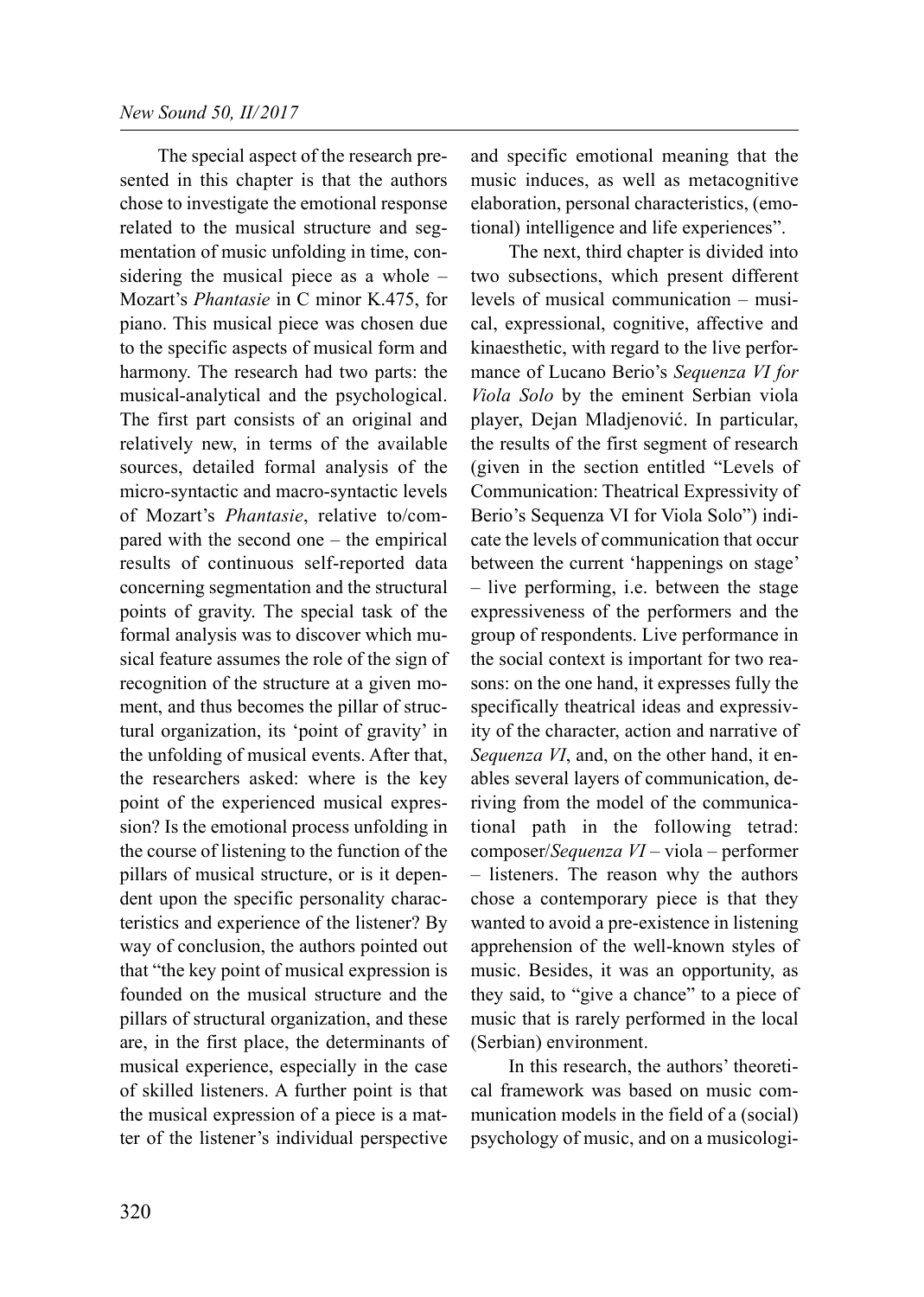cal concept of musical signification and meaning in music. Put in other words, "the psychological approach was directed towards the personal perception and/or experience induced or triggered by music in a social context, as well as to understanding the roles of expression in the compositional and performing processes", while musicological thinking was focused on "the theoretical frameworks aimed at understanding how music can embody, express, arouse or otherwise signify emotional states".

In the research, the authors' included the live viola performance of a contemporary music piece in front of a selected audience and it was followed by the self-reported responses from the performer himself (an interview with the violist Dejan Mladjenović), and the group of listeners on the musical, cognitive, expressional and kinaesthetic levels of their experiences (questionnaires). In this sense, the results set forth within the first segment of the third section suggest qualitative levels of communication and reveal the content, scope and directions of the interactions between Berio's Sequenza VI – viola – performer – listeners (with special regard to performer- and listener-related factors of communication, e.g. physical reactions, affective responses, cognitive comprehension and narrative).

The second segment of the research elaborated within the third chapter – "Embodied Meaning: Musical Structure and Expressive Body Movements", focuses on the non-verbal communication and embodied meaning of musical structure. The research method used in this study was empirical and quantitative. The research aims were to observe and analyse the performer's movements as a "real time" event, recorded on video camera, in terms of the intensity and frequency of movement, gesture and mime, to relate them to the sections of the musical score, as well as to explore the specific keys/cues of embodied meaning in different sections of the musical structure that contribute to the expressivity of performance as a tool of transferring meaning and emotional density. In other words, this segment of the 'performing chapter' indicates the places of 'correspondence' between the expressiveness of moves/gestures of the performer and listeners, and the musical structure of the piece itself.

The fourth chapter of the monographic study, with the subtitle: "Nature versus Culture: Compositional Practices of Contemporary Serbian Composers" focuses on the musical activity – composing – which together with the previous two are inextricably linked with the processes of music thinking. In this regard, the authors explore the positions and processes of the composer – a topic that is densely interwoven with the still provocative questions of the origin of music and the reason for its existence – considering that their position is "anchored" in the "space between nature and culture". Aiming to present in the best possible way the creative processes of composing and the mechanisms that lie behind them, the authors demonstrated a wide range of possible impacts on the aforementioned processes.

These influences range, in the opinion of three authors, from a microsystem – the composer's intentions, through a mezzo system (social and psychological environment), towards widely set *macro-systems* such as nature and/or culture. The conclusions that were reached in this chapter stem